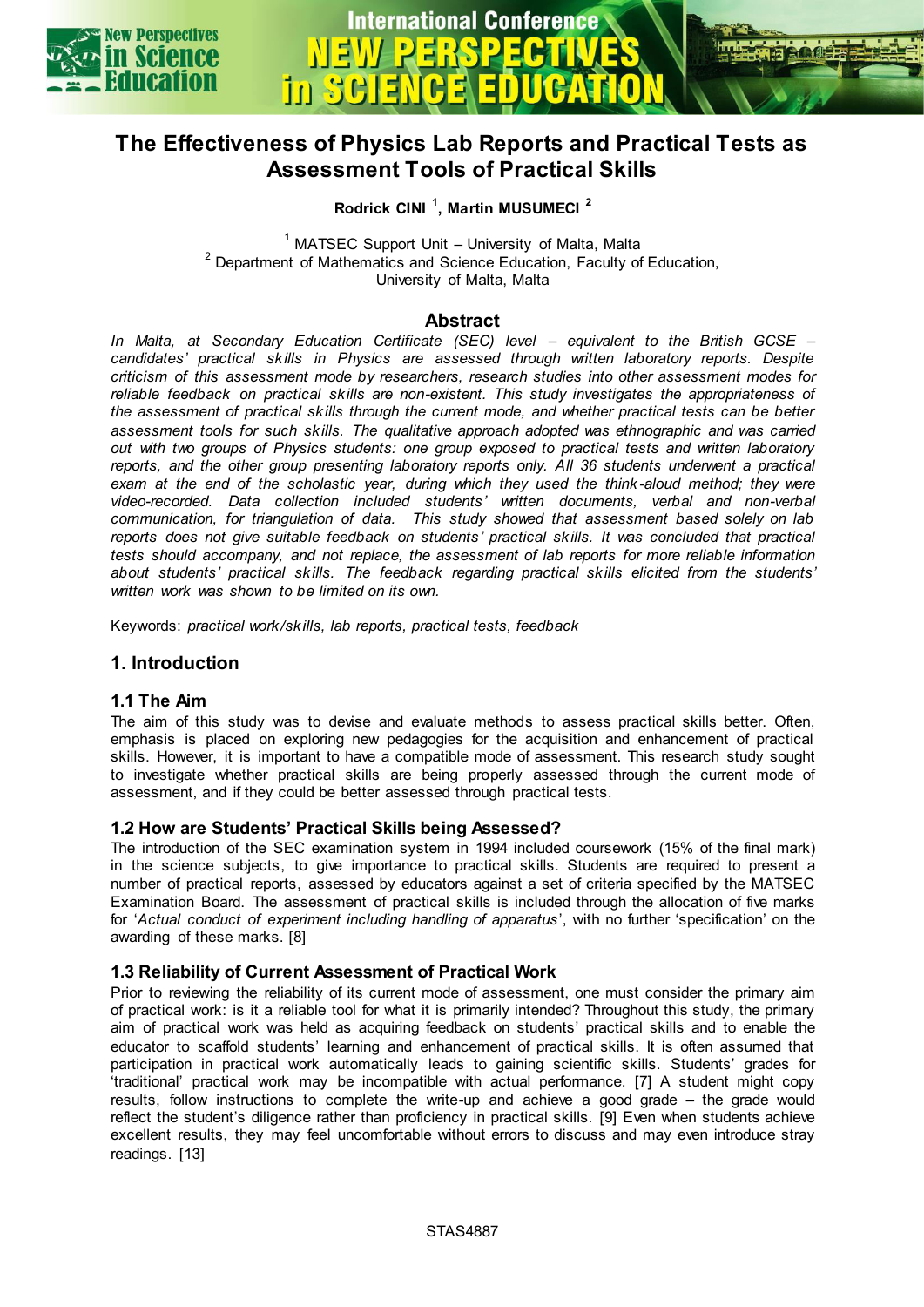

# **International Conference** in SGIE

# **1.4 The Need for Change in Assessment of Practical Work**

The current assessment mode of lab reports led students to evolve into good cooks rather than good scientists. [15] As the report contributes towards the final grade, only a narrow range of students give it importance as a means of developing and enhancing practical skills. [7] Standardised, external assessment methods influence both students and educators. Behaviour will not change unless the assessment methods are also amended. [4] [7] We may need a more extensive, continuous assessment model during practical sessions throughout the year. [11] There is no simple solution for a valid and reliable method. The use of multiple formats offers more opportunities to demonstrate students' knowledge and skills; disadvantages in one assessment method may be compensated by advantages in another. [6]

# **2. Methodology**

This qualitative research study focused on meanings and processes. The research method adopted must be compatible with the social actions present. In line with the research questions, observations were preferred over interviews since the former include participants' feelings, perceptions and opinions. [3] This study dealt with the assessment of practical skills rather than perceptions about them, and thus required a variety of modes.

The study was carried out in one school, with 36 participants taught by the same teacher: 22 Form IV and 14 Form III students. The two groups were exposed to different assessment strategies during their Physics course. Form III students carried out experiments and completed a lab report as required by the SEC exam, apart from being exposed to a number of practical tests throughout the year. The Form IV students compiled SEC lab reports but were not exposed to practical tests. At the end of the year, both groups had a practical exam, held under the same conditions.

The practical exam was held individually, where students used the think-aloud method. When students write their answer on completion of a task, it usually summarises the whole process. Decisions and discussions underpinning the final answer are often absent. Thus, final answers in the practical exam may not yield all 'information'.

The sessions were video-recorded to identify the students' thinking process and the practical skills used throughout the task. The method provided the verbalization of the students' mental processes. The recordings enabled the researcher to 'revise' the same student, increasing data reliability and validity.

# **3. Analysis of Results**

# **3.1 Handling Data**

Following organisation of the data, it was extracted and analysed. This process consisted of three parts, namely the analysis of: (i) verbal communication; (ii) non-verbal communication; and (iii) students' written results. The process adopted is schematised in Figure 1.

Throughout the extraction and analysis of data, coding as set by Strauss was adopted. [12] The steps marked in blue in Figure 1 represent open coding, where data is condensed into initial categories, themes and codes. The steps marked in yellow represent axial coding, where focus is on connections between themes and pattern formation. The modules marked in green represent selective coding, where the researcher scanned the links and themes and drew comparisons to recombine data and form conclusions.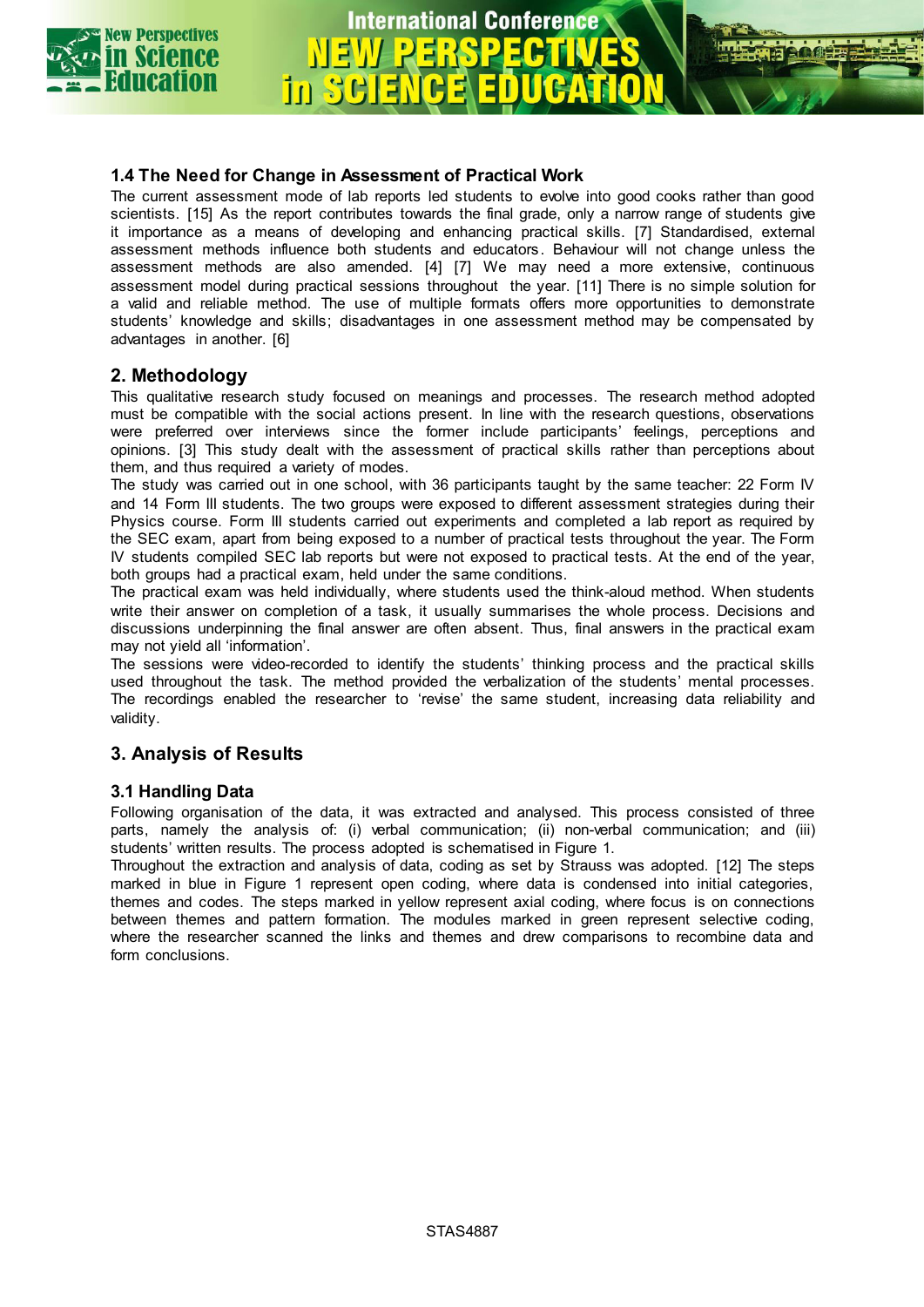

# **International Conference**



Figure 1. The process of extraction and data analysis (compiled from [1], [2], [10], [12], [14])

# **3.2 Current Assessment of Practical Work**

This research study indicates that current practice in assessment of practical work does not promote the maximum potential in understanding scientific concepts since the feedback does not address the students' true weaknesses. Notwithstanding, the current practice should not be discarded, but rather be enhanced by supplementary practices. Even though some students did not possess 'good' scientific habits, they still managed to achieve good results in certain cases. The lack of understanding, thinking and behaving in a scientific manner alongside the learning of the scientific knowledge were almost 'undetectable' in the students' reports. Consequently, relying solely on the lab reports would hinder the valuable feedback for both student and teacher. It would not be possible to review pedagogies according to students' needs.

# **3.3 Assessment of Practical Work through Practical Tests**

Students distinguished between objects that float or sink based on density values. But the 'succesful' students may still lack the practical, analytical skills and might only be comparing the density values and recalling the fact that denser objects sink, and vice versa. So, by reviewing only students' written work, it would be difficult to assess the competency in analytical skills. Through the practical exam, some students demonstrated their high proficiency in analysis during 'unexpected' occurences during practical work. Through feedback from the practical exam, the teacher would be able to re-evaluate the teaching pedagogy, which would have not been achieved through the assessment of laboratory reports only.

# **3.4 Promoting Practical Tests as an Assessment Tool**

Evidence from this study shows that using practical tests as an assessment tool provides better feedback about practical skills. Integrating practical tests within the current assessment system may seem time consuming. It is recommended that educators have a form for each student throughout the three-year course. The teacher can conduct practical tests in various topics, where students are required to use practical skills. It would be impossible to assess each student on each skill during the same session. The teacher can organize practical tests according to what has been assessed and has yet to be observed. Should students fail to demonstrate a skill in one test, the teacher would plan: (i) sessions where students need to practice practical skills; and (ii) other tests where students can demonstrate these skills. Thus, students will be given the opportunity to work on their weaknesses and improve their learning. Such tests will consider students individually rather than in relation to others, and help to "identify strengths and weaknesses individuals might have so as to aid their educational progress." [5, p.8] The skill of writing a report and using technical vocabulary constitute a very small proportion of these skills. Thus, the frequency of written lab reports should be reviewed, whilst exploring alternative methods of assessment such as practical tests.